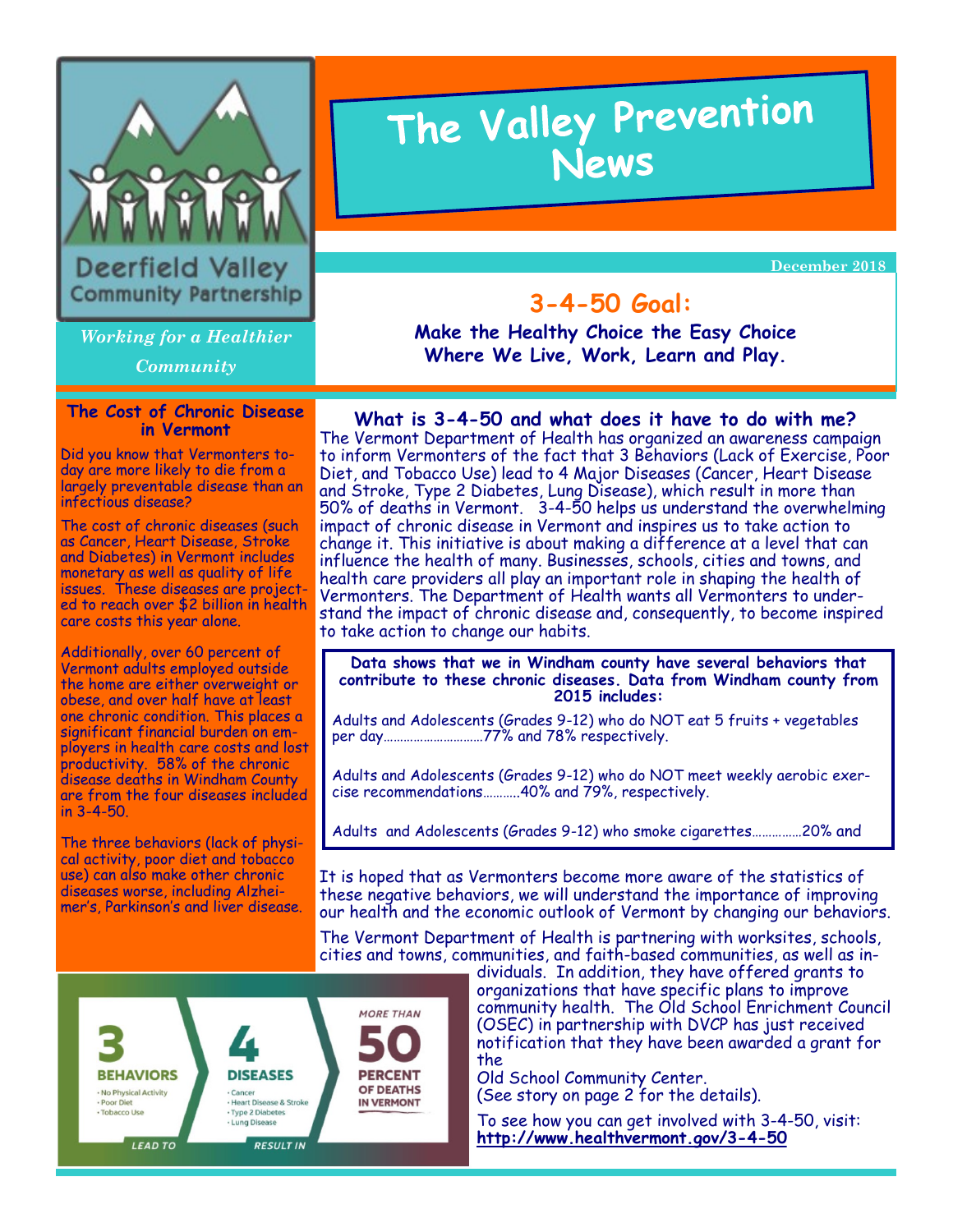## **OSEC Receives State 3-4-50 Grant to Improve Community Health**

The Vermont Department of Health has awarded the Old School Enrichment Council, Inc. (in collaboration with DVCP) a grant totaling \$19,372.00 to further the goals of 3-4-50 for chronic disease prevention in the Deerfield Valley. The intended outcome is to increase health and wellness activities at the Old School Community Center and in the community. The activities will enhance community connections through various physical activities and classes. Multi-generational community members will have access to indoor and outdoor recreation without membership fees.

Highlights of the grant include:

- Hiring a part-time staff person in January 2019 to coordinate and publicize various activities at the community center including programs for youth, families, seniors, etc. These may include family nights/open gym opportunities, and community nights.
- Partnering with the Wilmington Trails Committee for creating a river trail and connector that links the Old School Community Center to the downtown. The grant funds will be used for gravel, signs, and publicizing the trail.
- Installing a Bike Rack at a prominent location at the Old School Community Center.
- Installing filtered ezH2O bottle filling stations at the community center to promote hydration and consumption of cleaner, healthier water rather than sweetened beverages.
- Purchasing and installing a wall rack for an information display in the lobby, including tobacco prevention resources and other resources on healthy eating.
- Offering space for organizations to offer free nutrition education.

All work will be completed by September 30, 2019.

DVCP is celebrating the approval of this grant application as the goals of the grant align with many of those of the Deerfield Valley Community Partnership. Our goals include the desire to:

- Increase the number of young adults, middle and high school students who are involved in healthy, drug free activities.
- Raise community awareness of alcohol, tobacco and other drug issues.
- Increase the number of parents and adults participating in healthy activities with young people.

Congratulations and thank you to the board of the Old School Enrichment Council, Inc. for their work to promote a healthier community: Janet Boyd, Diane Chapman, Steve Goldfarb, Cindy Hayford, John Howe, Meg Streeter, and Cammie Swanson.

#### **Have You Heard About the FREE Medication Mail-Back Program for Expired or Unused Rx Medicine?**

#### **WHAT IS A MEDICATION MAIL-BACK ENVELOPE?**

Getting rid of unwanted medications is as easy as 1-2-3 with safe, simple, and secure mail-back envelopes.

#### **WHAT CAN I PUT IN A MAIL-BACK ENVELOPE?**

Each 8x11" envelope holds up to 8 ounces of medicine.

#### DO Mail Back:

- over-the-counter & prescription medications
- prescription patches & ointments
- liquid medications (up to 4 oz.) • pet medications
- vitamins

Get a mail-back envelope free online or from one of your community locations.



#### **B** DO NOT Mail Back:

- herbal remedies
- cosmetics
- personal care products  $\bullet$
- $\bullet$ compressed cylinders
- aerosols inhalers
- medical devices
	- pet pesticide products  $\bullet$
	- sharps
	- illegal drugs
	- medications containing iodine

Put medication in its original container or in a sealed bag and put inside the pre-addressed envelope.

Mail the envelope for free. The envelope is destroyed without being opened.



## **WHERE CAN I GET A MAIL-BACK ENVELOPE?**

Order a mail-back envelope online at **HealthVermont.gov** 

Mail-Back envelopes are also available **locally at:** Rite Aid/Walgreens Pharmacy, The DV Health Center, and Pettee Memorial Library.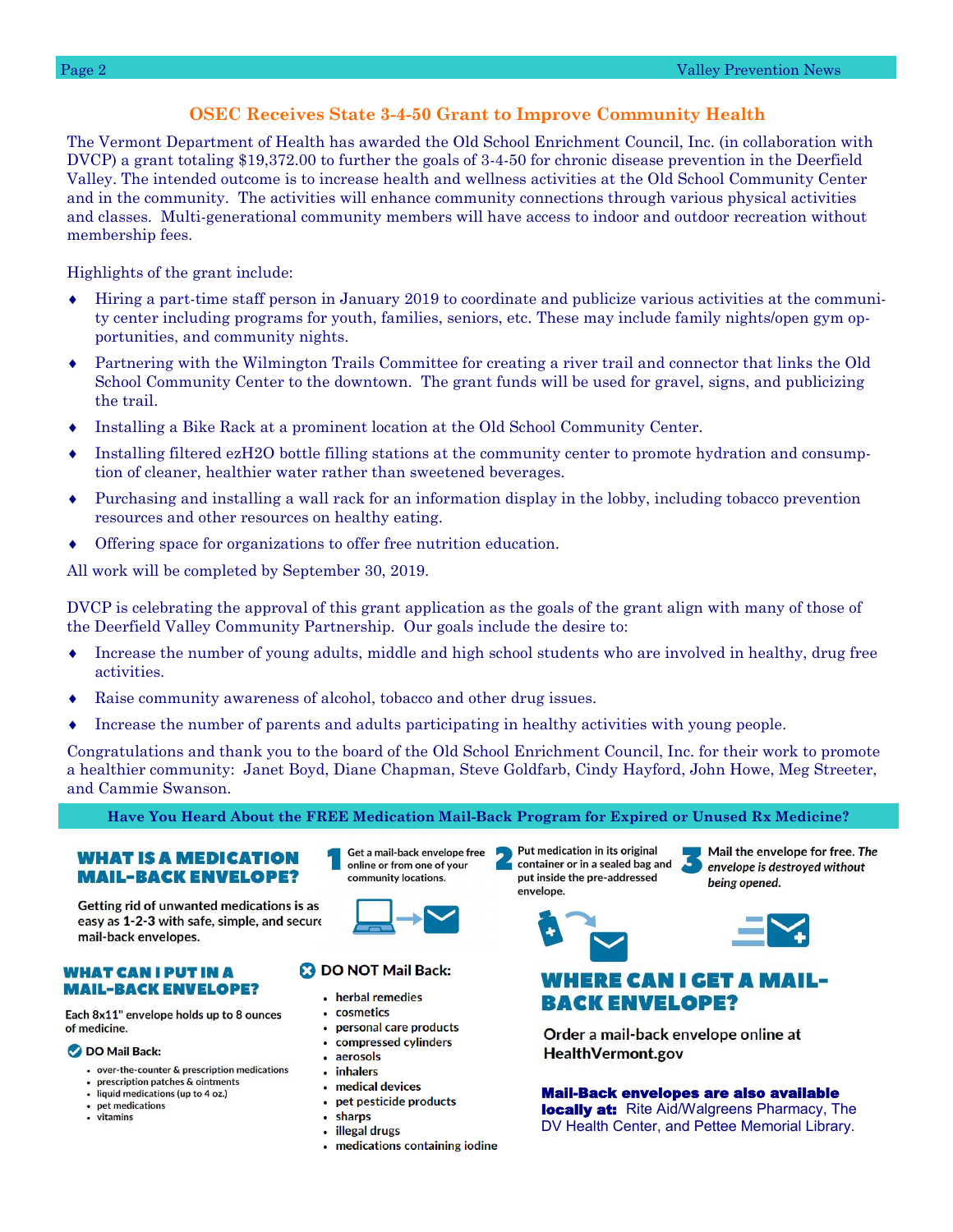#### December 2018 Page 3

# **Twin Valley Youth Choose to be Alcohol, Tobacco and Other Drug Free!**



In October, Twin Valley Middle High School observed Red Ribbon Week, an annual awareness campaign focusing on alcohol, and other drug prevention. The 2018 Red Ribbon theme was: "Life is your Journey, Travel Drug Free!"

Students from the Deerfield Valley Community Partnership youth empowerment groups (Twin Valley High School Pride Group and the Middle School Above the Influence Group) planned and implemented activities throughout the week at the school.



Three members of the Twin Valley Vermont Kids Against Tobacco attended a Youth Leadership Summit with VKAT advisor, Carrie Blake at Lake Morey, in November. The day included a keynote speaker, connecting with other VKAT groups from around the state and workshops. Pictured to the left: Kaylin Roth, Fiona Toole and Lucas Watkin. Other VKAT members include: Tori Dix, Robert Belvel, Noah Walker, Cooper Daniels, Matthew Hammond, and Bridget Schneider.

**Opioid Community Group Update**: Community meetings have continued to take place on a monthly basis. Meetings include committee updates, educational presentations and community outreach planning. If you are interested in getting involved, please call Cindy at 464-2202.



**Ready to quit smoking?**

802Quits provides free support to quit tobacco. The help and resources include nicotine replacement therapy, and phone, online, and in-person counseling. [www.802quits.org](http://802quits.org/) | 1-800-QUIT-NOW



**Steering Committee & Program Staff:**

> Carrie Blake Dawn Borys Courtney Burrows Bob Edwards Keli Gould Cindy Hayford Andy Hauty Dario Lussardi Karen Molina Jen Nilsen Shelley Park Helena Queenie Lynn Redd Rebecca Sweeney

*Upcoming Meetings: January 21, 2019 February 25, 2019 March 18, 2019*



*Dinner is served at 5:30pm Meeting 6:00-7:30pm*

*Everyone is Welcome Please RSVP to: info@dvcp.org or 464-2202*